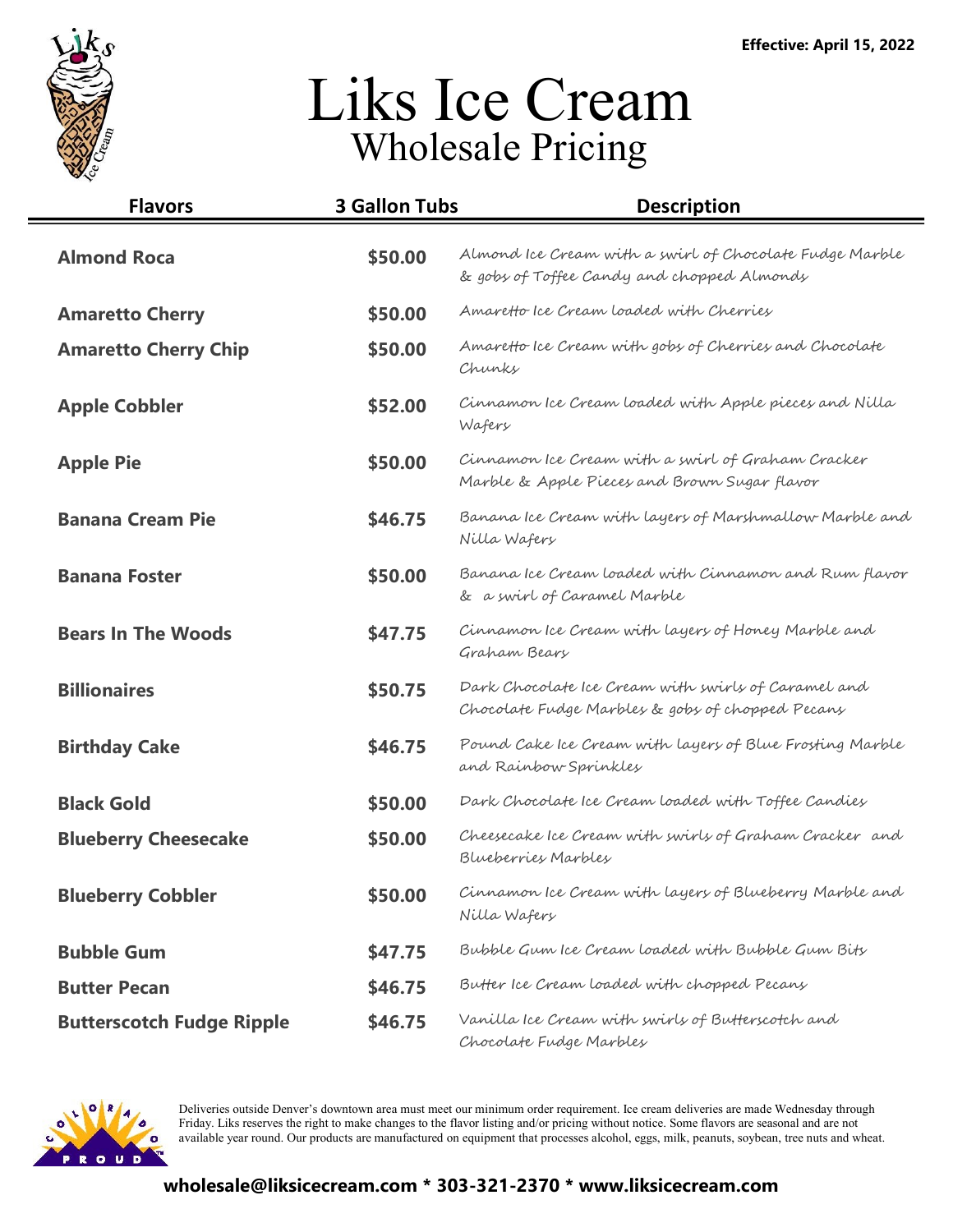

| <b>Flavors</b>                   | <b>3 Gallon Tubs</b> | <b>Description</b>                                                                              |
|----------------------------------|----------------------|-------------------------------------------------------------------------------------------------|
| <b>Butterscotch Pecan Ripple</b> | \$50.00              | Vanilla Ice Cream with swirls of Butterscotch and Fudge<br>Marbles & loaded with chopped Pecans |
| <b>Cappuccino Caramel</b>        | \$45.50              | Cappuccino Ice Cream with a swirl of Caramel Marble                                             |
| <b>Caramel Apple Swirl</b>       | \$50.00              | Vanilla Ice Cream with layers of Caramel Marble and<br>Apple pieces                             |
| <b>Caramel Irish Stout</b>       | \$54.00              | Caramel Guinness® Fudge Ice Cream loaded with Chocolate<br>Chunks                               |
| <b>Chai Tea</b>                  | \$43.50              | Chai Tea Ice Cream                                                                              |
| <b>Cheesman</b>                  | \$48.75              | Cheesecake Ice Cream with swirls of Graham Cracker and<br>Strawberry Marbles                    |
| <b>Cherry Chocolate Chip</b>     | \$50.00              | Cherry Ice Cream with gobs of Cherries and Chocolate<br>Chunks                                  |
| <b>Cherry Sorbet</b>             | \$50.75              | Cherry Sorbet                                                                                   |
| <b>Cherry Vanilla</b>            | \$48.00              | Vanilla Ice Cream loaded with Cherries                                                          |
| <b>Cherry Walnut</b>             | \$50.00              | Cherry Ice Cream with gobs of Cherries and chopped<br>Walnuty                                   |
| <b>Chocolate</b>                 | \$46.75              | Chocolate Ice Cream                                                                             |
| <b>Chocolate Brownie Cream</b>   | \$47.75              | Chocolate Ice Cream with swirls of Brownie and<br>Marshmallow Marbles                           |
| <b>Chocolate Cheesecake</b>      | \$48.75              | Cheesecake Ice Cream with swirls of Chocolate Fudge and<br>Graham Cracker Marbles               |
| <b>Chocolate Chip</b>            | \$47.75              | Vanilla Ice Cream loaded with Chocolate Chunks                                                  |
| <b>Chocolate Peanut Butter</b>   | \$50.00              | Chocolate Peanut Ice Cream                                                                      |
| <b>Cinnamon</b>                  | \$43.50              | Cinnamon Ice Cream                                                                              |
| Coconut                          | \$43.50              | Coconut Ice Cream                                                                               |
| <b>Coconut Macadamia Chip</b>    | \$60.00              | Coconut Ice Cream with gobs of Chocolate Chunks and<br>chopped Macadamia Nuty                   |

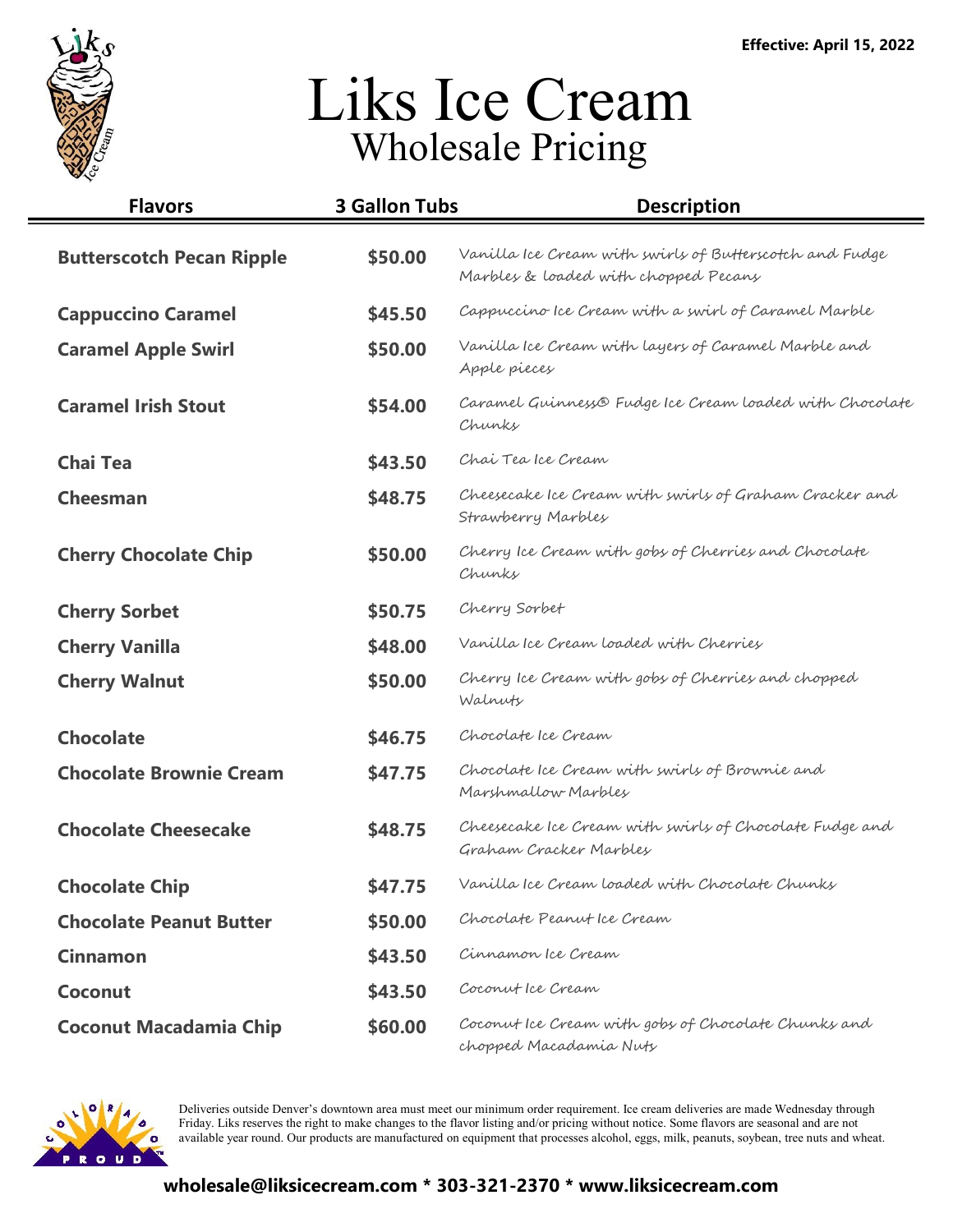

| <b>Flavors</b>                | <b>3 Gallon Tubs</b> | <b>Description</b>                                                                                       |
|-------------------------------|----------------------|----------------------------------------------------------------------------------------------------------|
| <b>Coffee</b>                 | \$43.50              | Coffee Ice Cream                                                                                         |
| <b>Coffee Caramel Cookie</b>  | \$46.75              | Coffee Ice Cream with swirls of Chocolae Cookie and<br>Caramel Marbles                                   |
| <b>Coffee Chocolate Chip</b>  | \$46.75              | Coffee Ice Cream loaded with Chocolate Chunks                                                            |
| <b>Coffee Crunch</b>          | \$50.00              | Coffee Ice Cream with layers of Chocolate Fudge Marble and<br>Chocolate Toffee                           |
| <b>Coffee Toffee</b>          | \$50.00              | Coffee Ice Cream loaded with Toffee Candies                                                              |
| <b>Colorado Mud</b>           | \$50.00              | Mocha Ice Cream with swirls of Chocolate Fudge and<br>Chocolate Cookie Marbles                           |
| <b>Cookie Dough</b>           | \$46.75              | Cookie Dough Ice Cream with gobs of Cookie Dough pieces<br>and Chocolate Chips                           |
| <b>Cookies 'N Cream</b>       | \$46.75              | Vanilla Ice Cream with layers of Chocolate Cookie pieces                                                 |
| <b>Cotton Candy</b>           | \$43.50              | Cotton Candy Ice Cream                                                                                   |
| <b>Creamy Praline</b>         | \$50.00              | Praline Ice Cream loaded with chopped Pecans                                                             |
| <b>Dark Chocolate</b>         | \$46.75              | Dark Chocolate Ice Cream                                                                                 |
| <b>Double Brownie</b>         | \$50.00              | Chocolate Ice Cream with layers of Brownie Marble and<br>Brownie pieces                                  |
| Dulce de Leche                | \$47.75              | Caramelized Ice Cream with swirls of Caramel Marble                                                      |
| <b>English Almond Toffee</b>  | \$50.00              | Toffee Ice Cream with layers of Chocolate Fudge Marble and<br>Chocolate Toffee                           |
| <b>Espresso</b>               | \$43.50              | Espresso Ice Cream                                                                                       |
| <b>Espresso Almond Fudge</b>  | \$50.75              | Espresso Ice Cream with a swirl of Chocolate Fudge Marble<br>& chopped Almonds and ground Espresso Beans |
| <b>Fluffernutter</b>          | \$50.75              | Vanilla Base with swirls of Marshmallow and Peanut<br>Butter Marbles                                     |
| <b>Graham Cracker Station</b> | \$47.75              | Graham Cracker Ice Cream with layers of Graham Cracker<br>Marble and Chocolate Toffee                    |

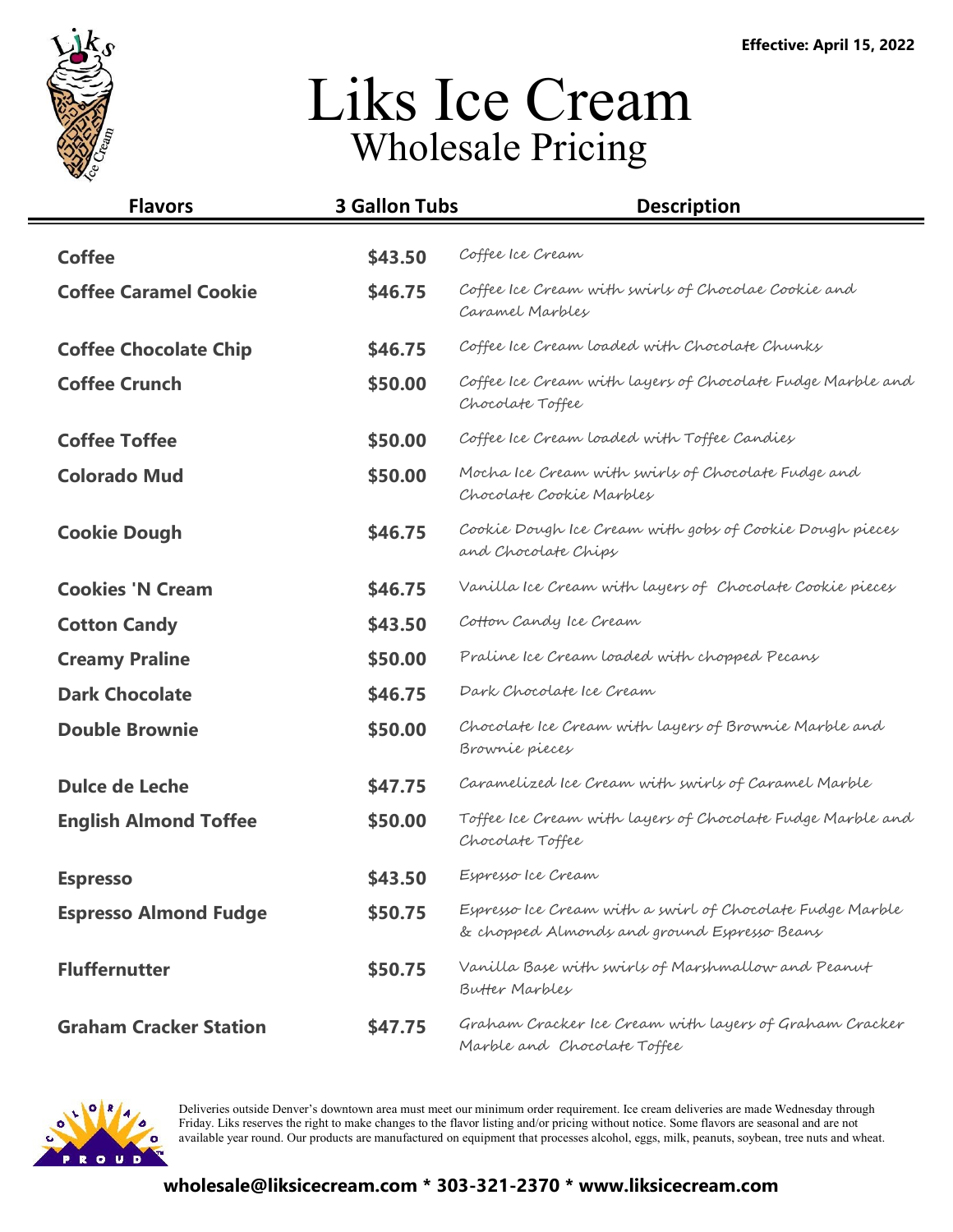

| <b>Flavors</b>                      | <b>3 Gallon Tubs</b> | <b>Description</b>                                                                                    |
|-------------------------------------|----------------------|-------------------------------------------------------------------------------------------------------|
| <b>Green Apple Sorbet</b>           | \$50.75              | Green Apple Sorbet                                                                                    |
| <b>Green Nerds</b>                  | \$43.50              | Blue Moon Ice Cream loaded with Nerd® Candies                                                         |
| <b>Green Tea</b>                    | \$54.00              | Green Tea Ice Cream                                                                                   |
| <b>Honey Vanilla</b>                | \$47.75              | Honey Vanilla Ice Cream                                                                               |
| <b>Huckleberry</b>                  | \$47.75              | Huckleberry Ice Cream                                                                                 |
| <b>Jack Daniels® Chocolate Chip</b> | \$54.00              | Chocolate Ice Cream loaded with Jack Daniel's Whiskey<br>and Chocolate Chunks                         |
| <b>Lemon Raspberry Swirl</b>        | \$50.00              | Lemon Ice Cream with a swirl of Raspberry Marble                                                      |
| <b>Lemon Sorbet</b>                 | \$50.75              | Lemon Sorbet                                                                                          |
| <b>Mango Sorbet</b>                 | \$48.75              | Mango Sorbet                                                                                          |
| <b>Maple Walnut</b>                 | \$47.75              | Maple Ice Cream loaded with chopped Walnuts                                                           |
| <b>Mexican Chocolate</b>            | \$46.75              | Chocolate Cinnamon Ice Cream                                                                          |
| <b>Mexican Flan</b>                 | \$46.75              | Caramel Ice Cream loaded with Cinnamon flavor                                                         |
| <b>Millionaires</b>                 | \$50.00              | Chocolate Ice Cream with layers of Butterscotch Marble and<br>chopped Pecans                          |
| <b>Mint Chocolate Chip</b>          | \$46.75              | Crème De Menthe Ice Cream Loaded with Chocolate Chunks                                                |
| <b>Mint Cookie</b>                  | \$46.75              | Crème De Menthe Yogurt Loaded with Chocolate Chunks                                                   |
| <b>Peanut Butter Fudge</b>          | \$48.75              | Peanut Butter Ice Cream with a swirl of Chocolate Fudge<br>Marble                                     |
| <b>Pecan Pie</b>                    | \$50.00              | Maple Ice Cream with layers of Graham Cracker Marble<br>and chopped Pecans                            |
| <b>Pineapple Upside Down Cake</b>   | \$50.00              | Pound Cake Ice Cream with a swirl of Caramel Marble &<br>gobs of Pineapple pieces and Cinnamon flavor |
| <b>Pistachio</b>                    | \$54.00              | Pistachio Ice Cream loaded with chopped Pistachios                                                    |
| <b>Raspberry Chocolate Chip</b>     | \$50.00              | Raspberry Ice Cream loaded with Chocolate Chunks                                                      |
| <b>Rice Crispy</b>                  | \$47.75              | Marshmallow Ice Cream loaded with Rice Crispies                                                       |

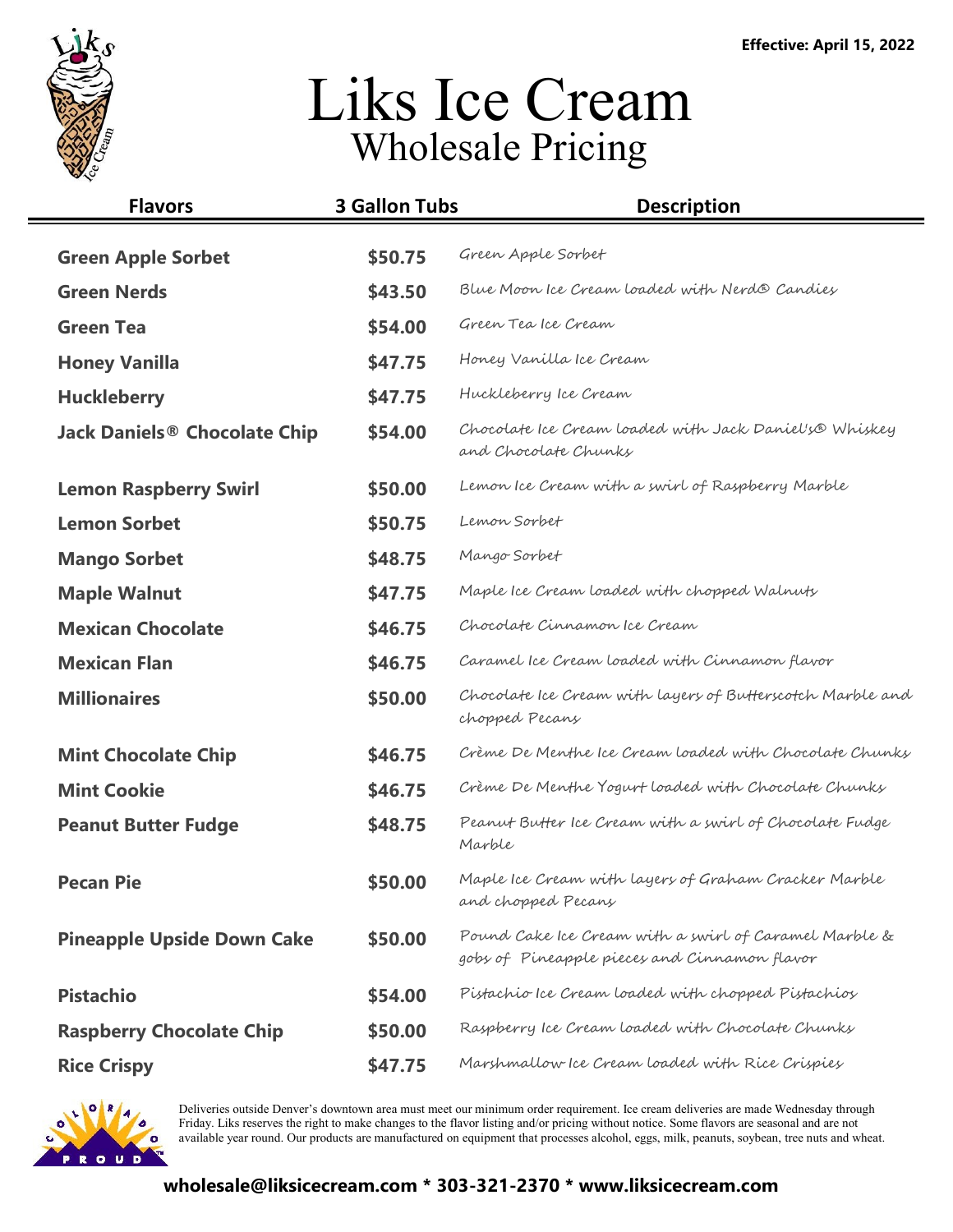

| <b>Flavors</b>                | <b>3 Gallon Tubs</b> | <b>Description</b>                                                                                |
|-------------------------------|----------------------|---------------------------------------------------------------------------------------------------|
| <b>Rocky Mountain</b>         | \$48.75              | Chocolate Ice Cream with layers of Caramel Marble and<br>chopped Peanuty                          |
| <b>Rocky Road</b>             | \$48.75              | Chocolate Ice Cream with gobs of Marshmallows and<br>chopped Walnuts                              |
| <b>Salty Butter Caramel</b>   | \$50.00              | Salty Caramel Ice Cream loaded with Toffee Candies                                                |
| <b>Salty Cookie</b>           | \$50.00              | Salty Caramel Ice Cream with a swirl of Chocolate Cookie<br>Marble                                |
| <b>Samoan Cookie</b>          | \$50.00              | Coconut Ice Cream with swirls of Caramel and Graham<br>Cracker Marbles & gobs of Chocolate Chunks |
| <b>Sleepless</b>              | \$50.00              | Espresso Ice Cream loaded with Chocolate Espresso Beans                                           |
| <b>S'mores</b>                | \$50.00              | Graham Ice Cream with gobs of Marshmallows and<br>Chocolate Chunks                                |
| Spumoni                       | \$54.00              | Swirls of Pistachio, Chocolate Rum, and Cherry Ice Creams                                         |
| <b>Strawberry</b>             | \$47.75              | Strawberry Ice Cream loaded with Strawberry pieces                                                |
| <b>Strawberry Sorbet</b>      | \$50.75              | Strawberry Sorbet                                                                                 |
| <b>Texas Pecan</b>            | \$46.75              | Toffee Ice Cream loaded with chopped Pecans                                                       |
| <b>Texas Turtle</b>           | \$50.00              | Chocolate Ice Cream with layers of Caramel Marble and<br>chopped Pecans                           |
| <b>Tin Roof</b>               | \$47.75              | Vanilla Ice Cream with layers of Chocolate Fudge Marble<br>and chopped Peanuty                    |
| <b>Tropical Fudge</b>         | \$50.00              | Coconut Ice Cream with layers of Chocolate Fudge Marble<br>and chopped Almondy                    |
| <b>Vanilla</b>                | \$41.00              | Vanilla Ice Cream                                                                                 |
| <b>Vanilla Bean</b>           | \$41.25              | Vanilla Ice Cream loaded with Ground Vanilla Beans                                                |
| <b>Vanilla Orange Swirl</b>   | \$54.00              | Vanilla Ice Cream with Orange Sherbet Swirl                                                       |
| <b>Vegan Chocolate Cookie</b> | \$63.75              | Coconut milk base with a rich chocolate flavor and loads<br>of Oreo Cookie pieces                 |